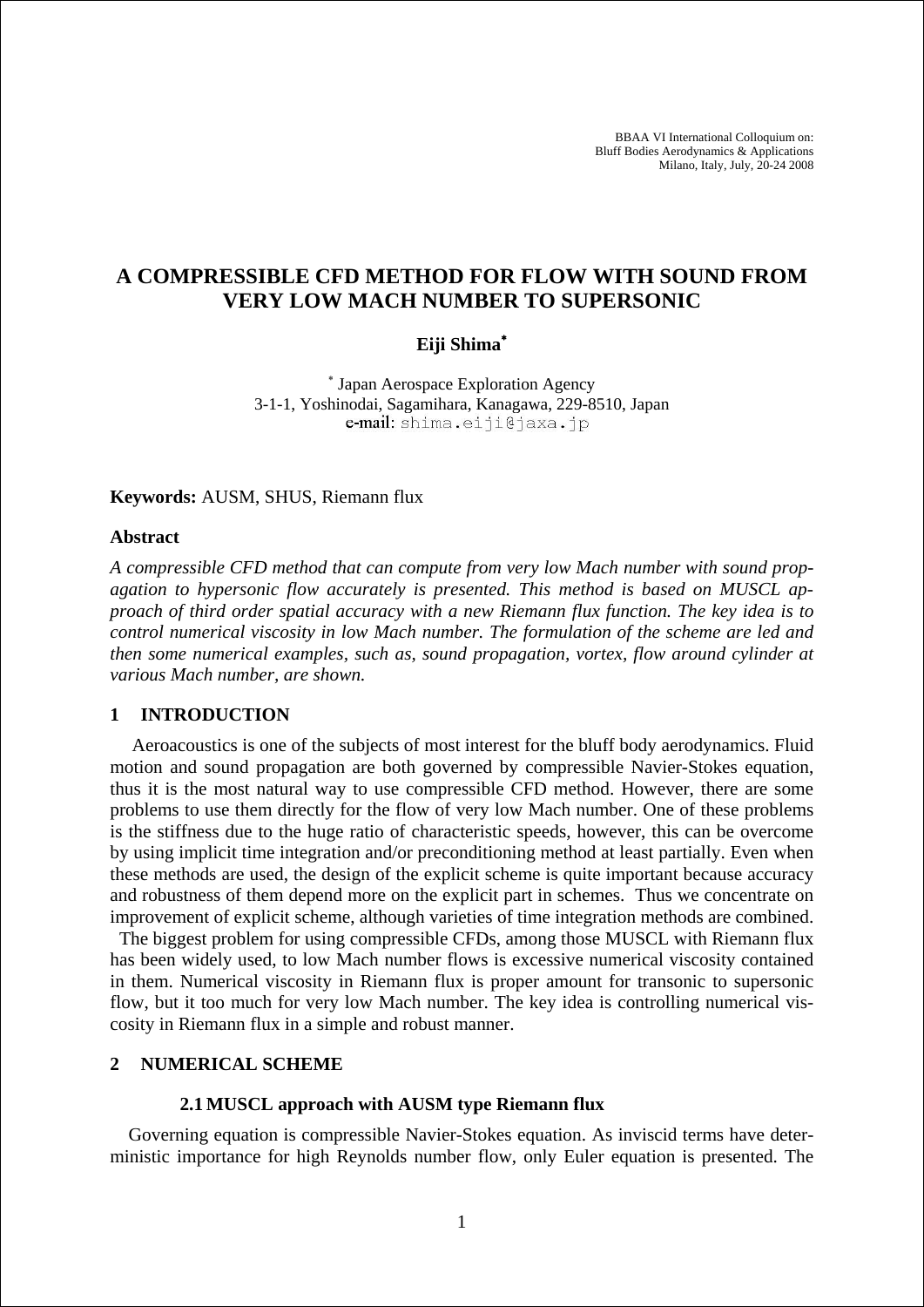Milano, Italy, July, 20-24 2008<br>equation is discretized by cell centered finite volume method using 3<sup>rd</sup> order MUSCL. In this approach, distributions of primitive variables are reconstructed in each cell and then fluxes are computed by Riemann flux. This procedure can be written in one dimension as,

$$
\mathbf{U}_{i+1/2}^+ = \mathbf{U}_i + \frac{1}{4} \{ (1+\kappa)(\mathbf{U}_{i+1} - \mathbf{U}_i) + (1-\kappa)(\mathbf{U}_i - \mathbf{U}_{i-1}) \}
$$
(1)

$$
\mathbf{U}_{i+1/2}^{\top} = \mathbf{U}_{i+1} - \frac{1}{4} \{ (1 - \kappa)(\mathbf{U}_{i+2} - \mathbf{U}_{i+1}) + (1 + \kappa)(\mathbf{U}_{i+1} - \mathbf{U}_i) \}
$$
(2)

$$
\widetilde{\mathbf{F}} = \widetilde{\mathbf{F}}(\mathbf{U}_{i+1/2}^+, \mathbf{U}_{i+1/2}^-)
$$
\n(3)

where  $U$ ,  $\tilde{F}$  are vectors of primitive variables and Riemann flux function, and  $\kappa = 1/3$  is used. Liou and Steffen[1] developed AUSM(Advection Upstream Splitting Method) as a simple, robust Riemann flux scheme. Flux of AUSM can be written as,

$$
\widetilde{\mathbf{F}} = \frac{m + |m|}{2} \mathbf{\Phi}^+ + \frac{m - |m|}{2} \mathbf{\Phi}^- + \widetilde{p}\mathbf{N}
$$
\n(4)

$$
\Phi = (1, u, v, w, h)^T, \ N = (0, x_n, y_n, z_n, 0)^T
$$
\n(5)

$$
V_n = ux_n + vy_n + wz_n, \ m = \rho V_n, \quad h = \frac{e+p}{\rho}, \quad p = (\gamma - 1)(e - \frac{\rho}{2}(u^2 + v^2 + w^2))
$$
 (6)

where  $\rho$ , *e*, *p*,  $\gamma$ , *m*, *u*, *v*, *w*, *x<sub>n</sub>*, *y<sub>n</sub>*, *z<sub>n</sub>*</sub> are density, total energy, pressure, specific heat ratio, mass flux, components of velocity and normal vector of cell face respectively.

Shima and Jounouchi[2] pointed out that the overshoot generated by original AUSM is cured by replacing the mass flux with that of Roe scheme and proposed SHUS(Simple High Resolution Upwind Scheme). SHUS is used as basic scheme in this paper.

### **2.2 Controlling numerical viscosity at low Mach number**

A Riemann flux function is essentially a first order upwind scheme, thus it contains numerical viscosity proportional to local characteristic speed. We will show AUSM type schemes also have that common nature in their pressure term inherited from a flux vector splitting scheme. The pressure term is written as,

$$
\widetilde{p} = \beta_+ p^+ + \beta_- p^- \tag{7}
$$

$$
\beta_{\pm} = \begin{cases} \frac{1}{4} (2 \mp M^{+}) (M^{+} \pm 1)^{2}, \text{if } |M^{+}| < 1 \\ \max(0, \min(1, \frac{1 \pm M^{+}}{2})), \text{if } |M^{+}| \ge 1 \end{cases}
$$
(8)

where *M* denote Mach number normal to cell face. This is rewritten generally as,

$$
\widetilde{p} = \beta_{+}p^{+} + \beta_{-}p^{-} = \frac{p^{+} + p^{-}}{2} + \frac{\beta_{+} - \beta_{-}}{2}(p^{+} - p^{-}) + \left(\left(\beta_{+} - \frac{1}{2}\right) + \left(\beta_{-} - \frac{1}{2}\right)\right)\frac{p^{+} + p^{-}}{2}
$$
(9)

In low Mach number flow, neglecting higher order term, the last term approaches to,

$$
\left( \left( \beta_{+} - \frac{1}{2} \right) + \left( \beta_{-} - \frac{1}{2} \right) \right) \frac{p^{+} + p^{-}}{2} \approx \frac{3}{4\gamma} \frac{\rho^{+} + \rho^{-}}{2} \overline{c} (V_n^{+} - V_n^{-}) \tag{10}
$$

where  $\bar{c}$  is an average sound speed. Thus this term behaves as numerical viscosity. Scaling the numerical viscosity to the proper amount can be achieved by multiplying the non-dimensional factor that has size of Mach number. The simplest form is written as,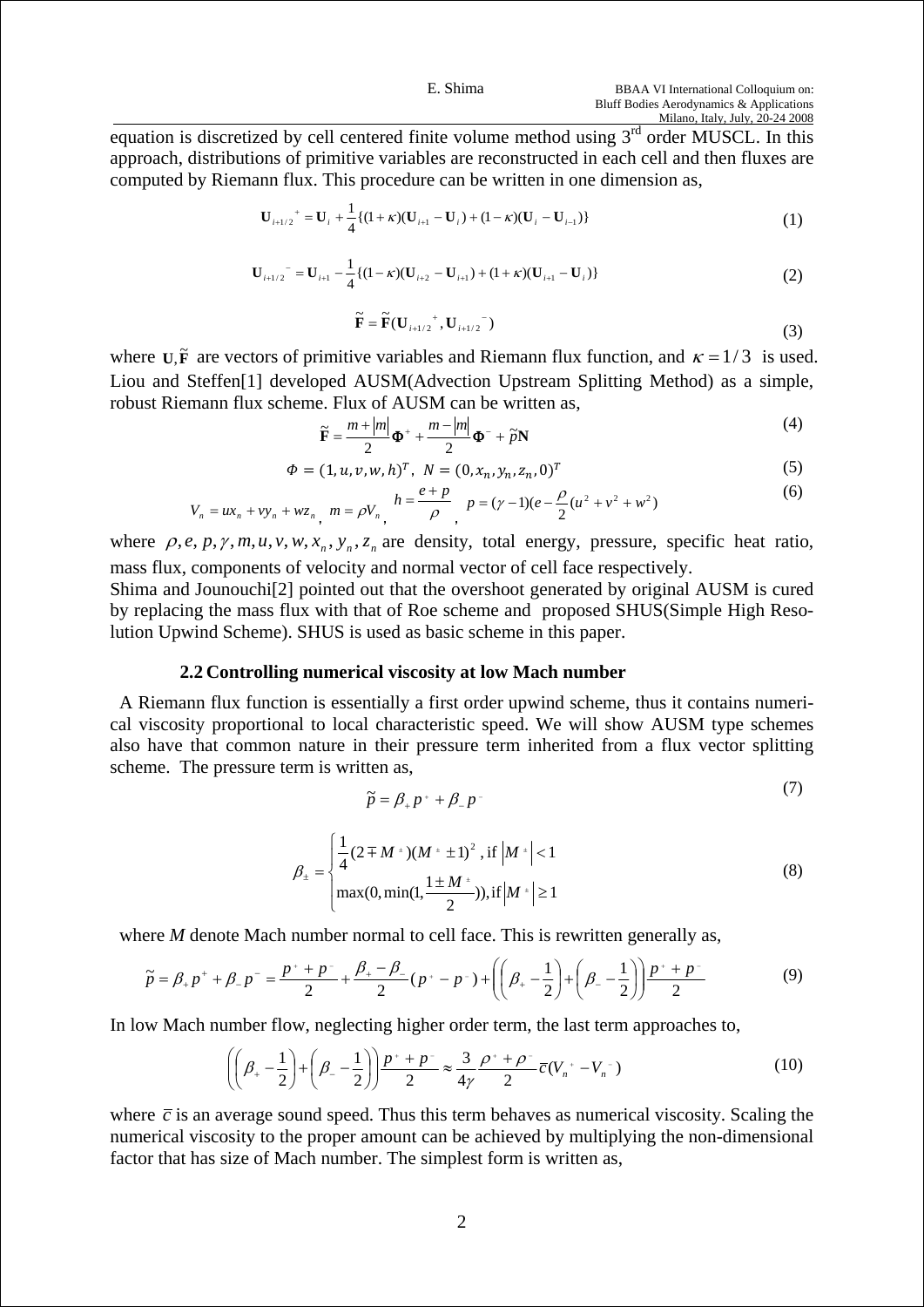$$
p = \frac{p_+ + p_-}{2} + \frac{\beta_+ - \beta_-}{2} (p_+ - p_-) + \min(1, \max(\hat{M}^+, \hat{M}^-)) \left( \left( \beta_+ - \frac{1}{2} \right) + \left( \beta_- - \frac{1}{2} \right) \right) \frac{p_+ + p_-}{2}
$$
(11)

$$
\widehat{M} = \frac{1}{c} \sqrt{\frac{u^2 + v^2 + w^2}{2}} \tag{12}
$$

Note that this scheme, LSHUS(Low-dissipation SHUS), behaves exactly same as SHUS in supersonic flow, so it keeps robustness when proper limiter is used in MUSCL.

### **3 NUMERICAL RESULTS**

#### **3.1 D'Alemdert's paradox**

It is known as D'Alemdert's paradox that the two dimensional object in inviscid subsonic flow has no aerodynamic drag, but drag as error is caused in numerical solution. The drag coefficients of a circular cylinder in inviscid flow at several Mach numbers are shown in Fig.(1). Excessive numerical dissipation in Roe scheme and AUSM generate huge error in very low Mach number. On the other hand that of LSHUS is much lower and almost constant.



Figure 1: Drag of cylinder in inviscid flow. Cd vs. Mach(left) and Cp contour at Mach=0.01(right)

#### **3.2 Rankine vortex**

A static Rankine vortrex, of which radius is twice as large as grid size and peak Mach number is 0.01, is computed by several method. As shown in Fig.(2,3), results by Roe scheme and AUSM are smeared, on the other hand that of LSHUS almost keeps the initial shape.



Figure 2: Cp(left) and velocity distribution(right) of a Rankine vortex after 1000 step.